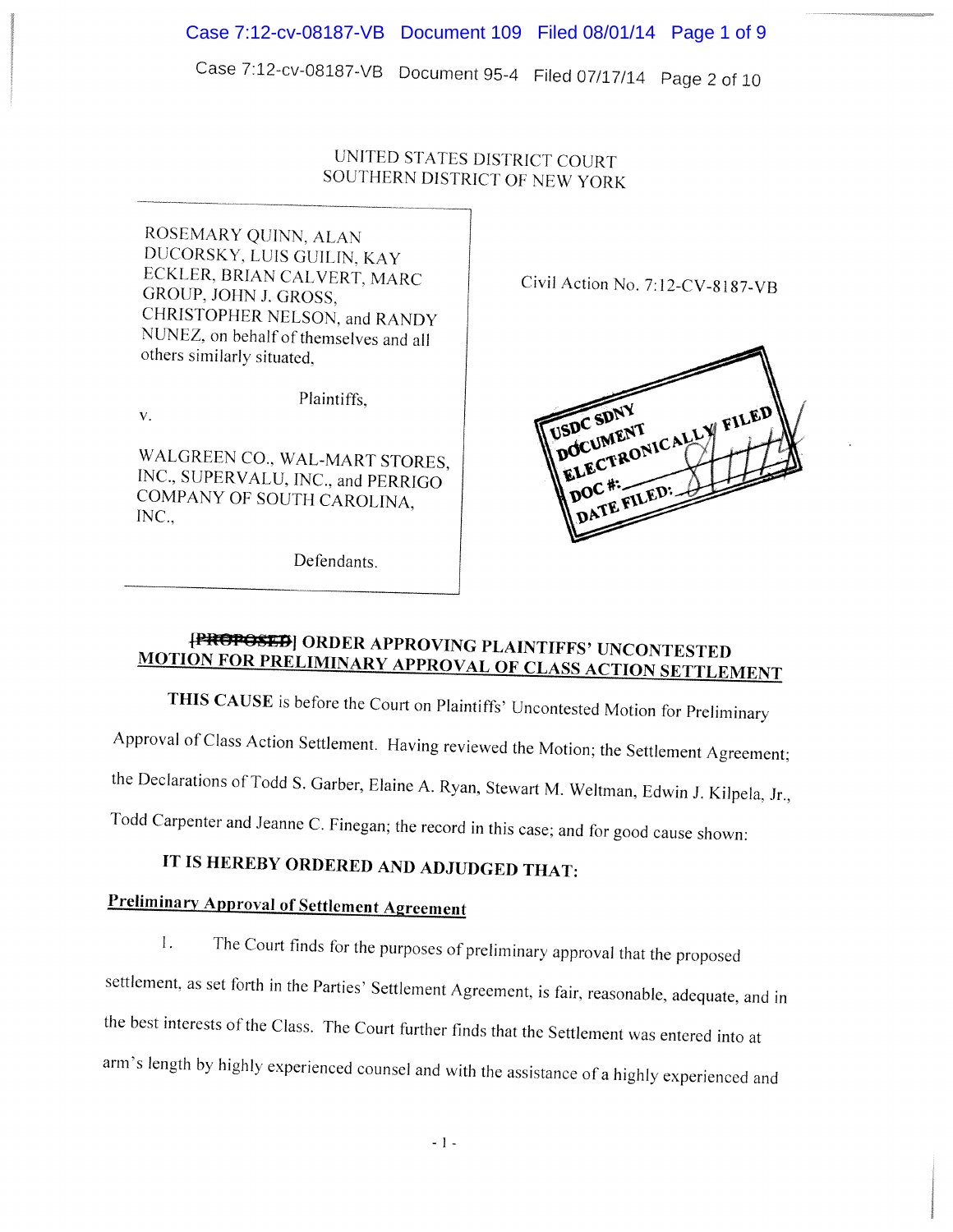### Case 7:12-cv-08187-VB Document 109 Filed 08/01/14 Page 2 of 9

Case 7:12-cv-08187-VB Document 95-4 Filed 07/17/14 Page <sup>3</sup> of <sup>10</sup>

respected mediator. The Court therefore preliminarily approves the proposed Settlement.

#### Class Certification

2. The Court preliminarily certifies, pursuant to Federal Rule of Civil Procedure 23(a) and 23(b)(3). <sup>a</sup> Settlement Class, solely for the purposes of effectuating the Settlement, defined as:

> All residents of the United States who purchased for personal use, and not resale or distribution, <sup>a</sup> Covered Product between November 1, 2005 and the present date.

The Covered Products include all products identified in Exhibit <sup>B</sup> of the Settlement Agreement. Excluded from the Settlement Class are the following Persons: (i) Defendants and their respective affiliates, employees, officers, directors, agents and representatives and their immediate family members; (ii) Settlement Class Counsel; and (iii) the judges who have presided over the Litigation and their immediate family members.

3. Pursuant to the Settlement Agreement. and for Settlement purposes only, the Court finds as to the Settlement Class that:

- (a) the Class is so numerous that joinder of all members is impracticable;
- (b) there are questions of law or fact common to the Class;
- (c) the claims of the named Plaintiffs are typical of the claims of the Class;
- (d) the named Plaintiffs will fairly and adequately protect the interests of the Class;
- (e) questions of law and fact common to class members predominate over any questions affecting only individual Class members; and.

 $(f)$  a class action is superior to other available methods for fairly and efficiently adjudicating the controversy.

4. The Court appoints Plaintiffs Rosemary Quinn. Alan Ducorsky. Luis Guilin. Kay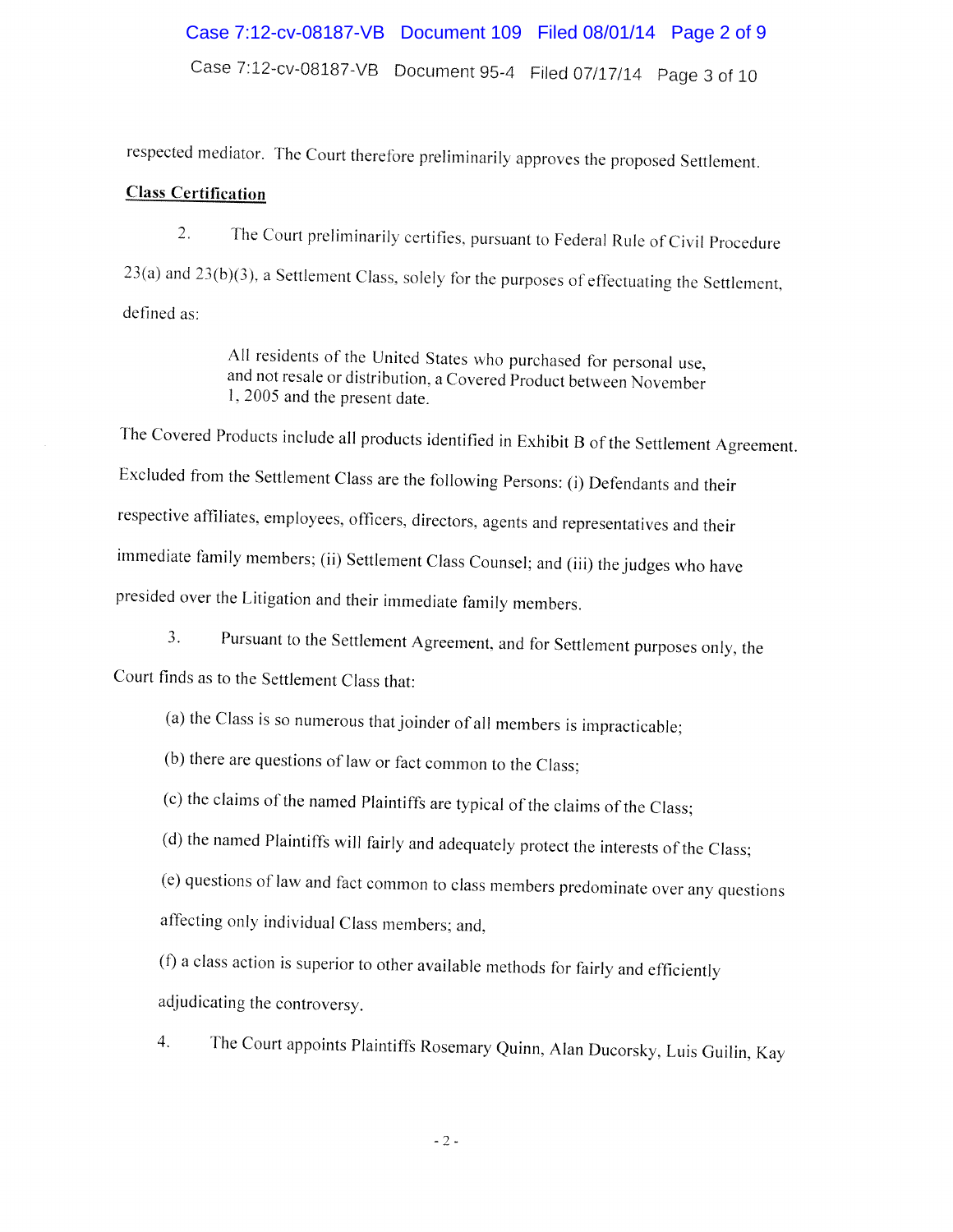## Case 7:12-cv-08187-VB Document 95-4 Filed 07/17/14 Page 4 of 10 Case 7:12-cv-08187-VB Document 109 Filed 08/01/14 Page 3 of 9

Eckler, Brian Calvert. Marc Group, John J. Gross, Christopher Nelson, and Randy Nunez as the Representatives of the Settlement Class.

5. The Court appoints Finkelstein, Blankinship. Frei-Pearson & Garber. LLP ("FBFG"), Bonnett, Fairbourn, Friedman & Balint, P.C. ("Bonnett Fairbourn"), Stewart Weltman LLC; Carlson Lynch, LTD; Carpenter Law Group; and Patterson Law Group, APC as Class Counsel, with Todd S. Garber and the law firm of Finkeistein, Blankinship. Frei-Pearson & Garber, LLP; Elaine A. Ryan and the law firm of Bonnett, Fairbourn, Friedman & Balint, P.C.; Stewart M. Weltman and the law firm of Stewart M. Weitman. LLC; and Edwin J. Kilpela, Jr. of the law firm of Carison Lynch. LTD as representatives of the Class Counsel.

### Settlement Administration

6. The Court appoints both Heffler Claims Group (which will implement the Class Notice <sup>p</sup>lan proposed by the parties) and Garden City Group (which will maintain the Settlement Website. review and process <sup>p</sup>lains and administer the Settlement in accordance with the Settlement Agreement) as Settlement Administrator, with the responsibilities set forth in the Settlement Agreement.

7. The Settlement Administrator shall establish <sup>a</sup> post office box in the name of the Settlement Administrator to be used for receiving requests for exclusion and any other communications, and providing that only the Settlement Administrator. Settlement Class Counsel. Defendants' Counsel, the Court. the Clerk of the Court and their designated agents shall have access to this post office box. except as otherwise provided in the Settlement Agreement.

### Notice To Potential Class Members

8. The Court approves the form and content of the proposed Claim Form (Exhibit <sup>A</sup> to the Settlement Agreement) (which shall be submitted online or submitted in hardcopy and

 $-3-$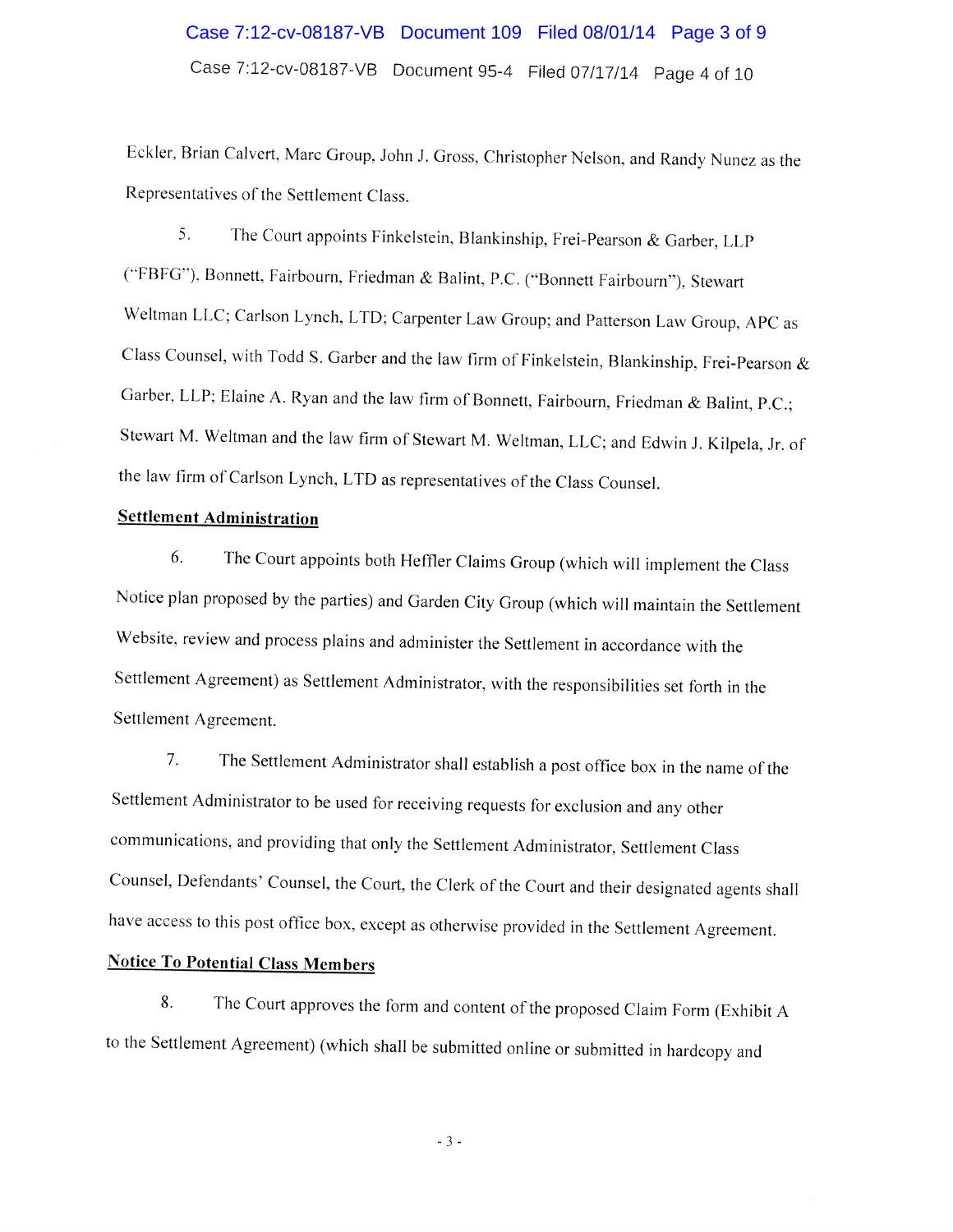### Case 7:12-cv-08187-VB Document 109 Filed 08/01/14 Page 4 of 9

Case 7:12-cv-08187-VB Document 95-4 Filed 07/17/14 Page 5 of 10

post-marked no later than sixty (60) days after the last Notice is published); Publication Notice (Exhibit 2 to the Declaration of Todd S. Garber); and Long Form Notice (Exhibit 3 to the Declaration of Todd S. Garber) (the "Notices'). and approves the Parties' proposal to distribute the Long Form Notice via the Internet. and the Publication Notice via publication, as set forth in the Settlement Agreement and the Declaration of Jeanne C. Finegan on behalf of Heffler Claims Group. The Court finds that the Notices fairly and adequately (i) describe the nature of the Action and the Class's claims, issues, and defenses involved therein; (ii) set forth the definition of the proposed Class; (iii) describe the terms and effect of the Settlement Agreement and of the Settlement; (iv) inform the Class of the binding effect of the proposed Settlement on members of the Class; (v) <sup>g</sup>ive notice to the Class of the time and <sup>p</sup>lace of the Fairness Hearing; and (vi) notify the members of the Class of their right to object, appear through an attorney and/or to request exclusion from the Class, including a description of the time and manner of requesting exclusion or objecting to any of the relief requested. The Court further finds that the Parties' proposal regarding class notice to potential class members constitutes the best notice practicable under the circumstances, is reasonable and constitutes due and adequate and sufficient notice to all Persons entitled to receive Class Notice, and complies fully with the notice requirements of due process and Fed. R. Civ. P. 23.

9. The Heffler Claims Group will commence publishing the Notices no later than ten  $(10)$  days after the entry of this Order and shall complete the notice process within forty five (45) days thereafter.

10. At or before the Fairness Hearing, the Settlement Administrator will file with the Court and serve upon Class Counsel <sup>a</sup> proof of compliance confirming that the Notices have been provided in accordance with this Order.

-4-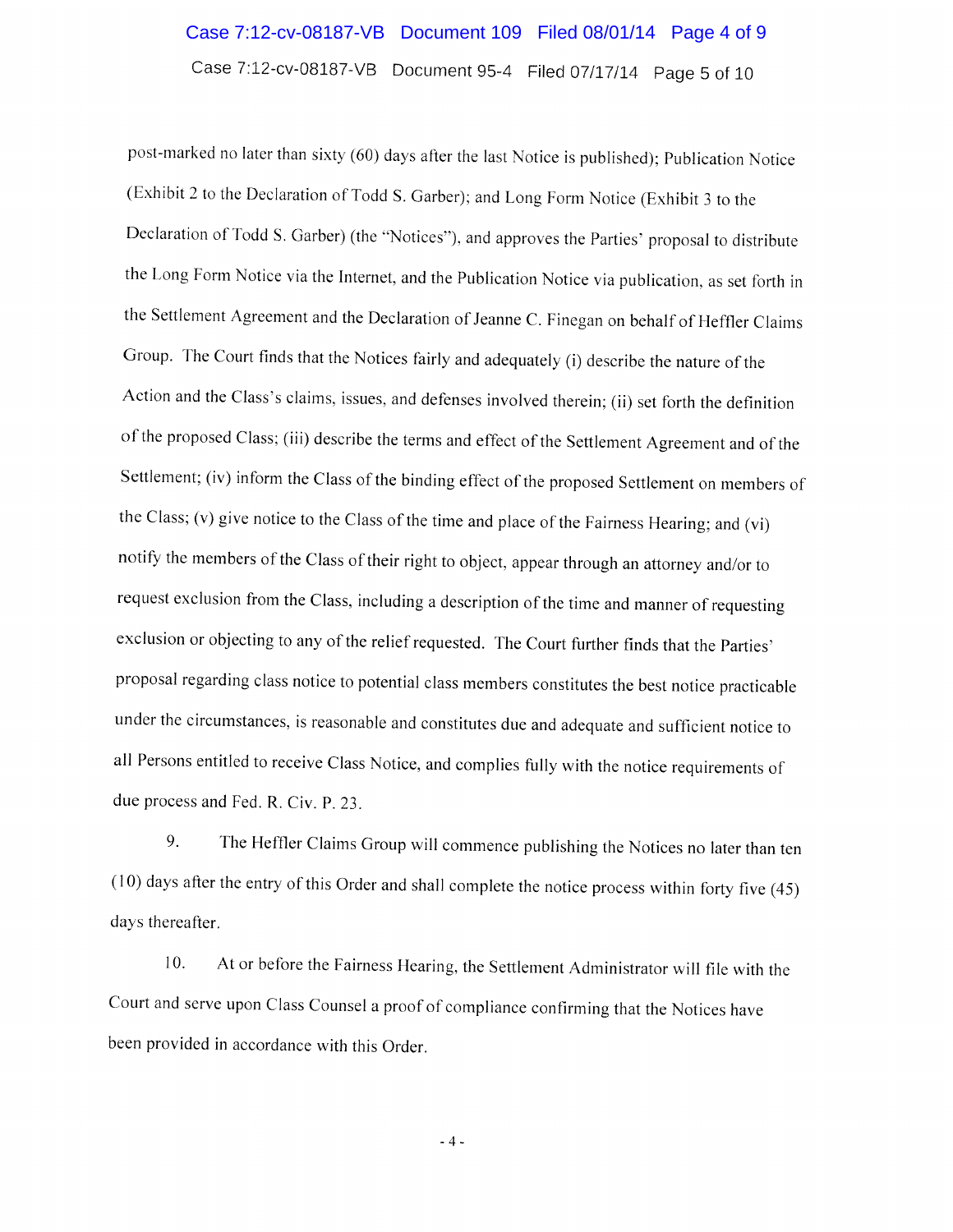# Case 7:12-cv-08187-VB Document 95-4 Filed <sup>07117114</sup> Page <sup>6</sup> of <sup>10</sup> Case 7:12-cv-08187-VB Document 109 Filed 08/01/14 Page 5 of 9

11. The Court approves the creation of the Settlement Website in accordance with the terms of the Settlement Agreement.

### Exclusion from the Class

12. Class members shall be bound by all determinations and judgments in this Action unless such persons request exclusion from the Class in <sup>a</sup> timely and proper manner, as hereinafter provided. To be excluded from the proposed settlement, Class members must mail a request for exclusion from the Class to the Settlement Administrator at the address in the Notices, post-marked no later than sixty (60) Days after the last Class Notice is published ("Opt Out and Objection Date"). The request for exclusion must be personally signed by the Class member requesting exclusion. So-called "mass" or "class" opt outs shall not be permitted. The request must include the Class member's full name, statement that the Class member desires to be excluded from the Settlement Class and contain <sup>a</sup> statement that the Class member is otherwise a member of the Settlement Class and purchased one or more of the Covered Products. To be considered valid, a request for exclusion must set forth all of this information and must be timely received.

13. Any member of the Class who does not submit a timely, written request for exclusion from the Settlement Class (i.e., does not become an Opt-Out) will be bound by all proceedings, order and judgments in this Action, even if such Settlement Class Member has previously initiated or subsequently initiates individual litigation or other proceedings encompassed by the Release as set forth in the Settlement Agreement.

14. The Settlement Administrator shall provide the Opt-Out List to Class Counsel and Defendants' Counsel no later than five (5) Days after the Opt-Out and Objection Date, and the parties shall file with the Court the Opt-Out List with an affidavit attesting to the completeness

-5-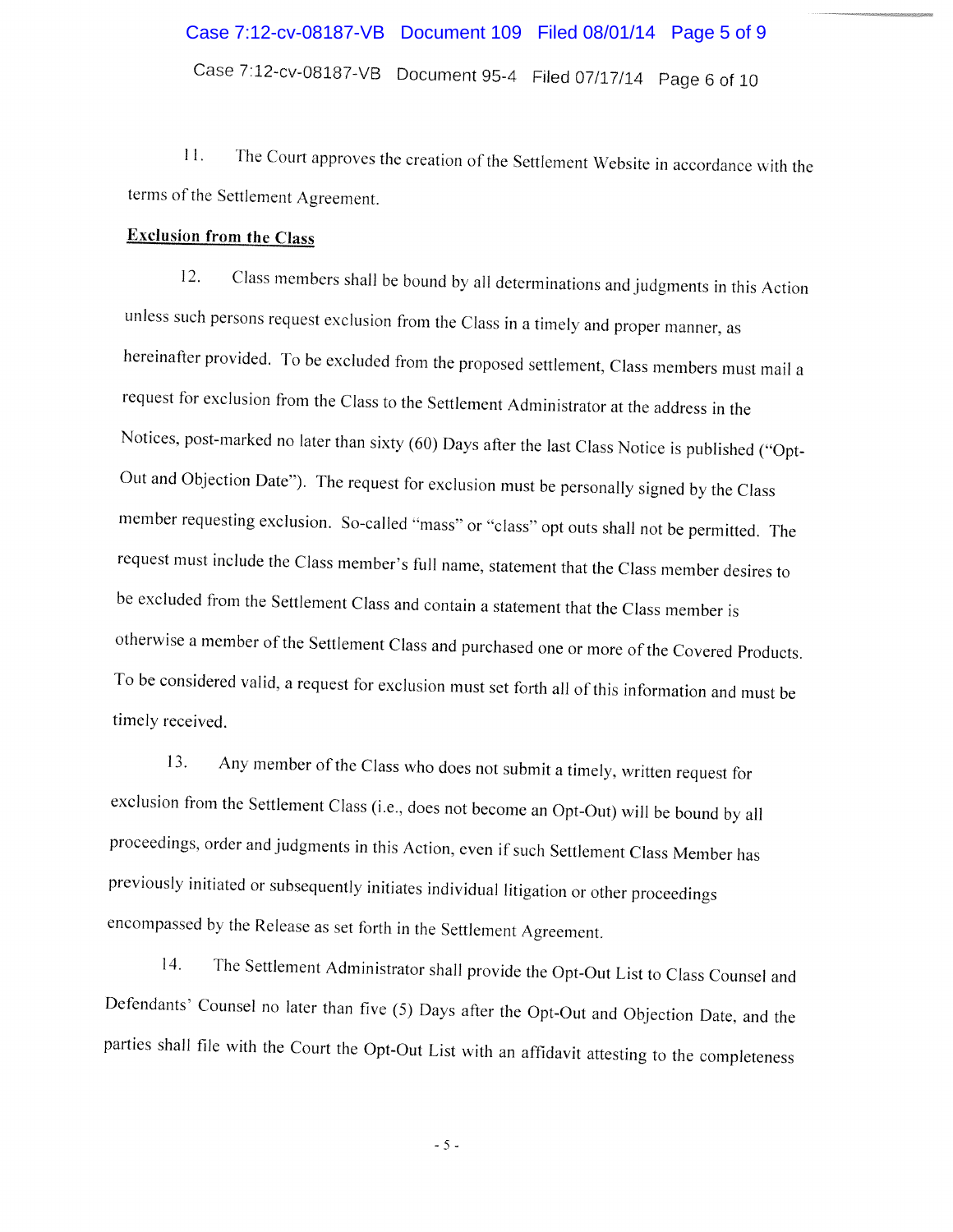# Case 7:12-cv-08187-VB Document 95-4 Filed 07/17/14 Page <sup>7</sup> of <sup>10</sup> Case 7:12-cv-08187-VB Document 109 Filed 08/01/14 Page 6 of 9

and accuracy thereof no later than three (3) Days thereafter.

## Appearance and Objections at Fairness Hearing

15. Any member of the Class who wishes to object to the fairness, reasonableness or adequacy of the Settlement or to any term of the Settlement Agreement, must file an objection no later than the Opt-Out and Objection Date. To object, <sup>a</sup> Class member must file <sup>a</sup> written objection with the Court and serve such objection on Class Counsel and Defendants' Counsel at the addresses set forth in the Notices. To be considered <sup>a</sup> valid objection, the objection must include the following: (i) the objector's name, address and telephone number and, if represented by counsel, of his/her counsel; (ii) <sup>a</sup> signed declaration stating that the objector is <sup>a</sup> member of the Settlement Class and purchased one or more of the Covered Products; (iii) <sup>a</sup> statement of all grounds for the objections to the Settlement; and (iv) <sup>a</sup> statement of whether the Class member intends to appear at the Fairness Hearing, either with or without counsel, and if with counsel, the name of his or her counsel who will attend. Any response to an objection shall be filed with the Court no later than three (3) Days prior to the Fairness Hearing. Any member of the Class who fails to file and serve timely <sup>a</sup> written objection and notice of his or her intent to appear at the Fairness hearing pursuant to this paragraph shall not be permitted to object to the approval of the Settlement at the Fairness Hearing.

16. By no later than the Opt-Out and Objection Date, any attorney hired by a Settlement Class Member for the purpose of objecting to the proposed Settlement, the Attorneys' Fee Award or the Incentive Award who intends to make an appearance at the Fairness Hearing shall file with the Clerk of the Court <sup>a</sup> notice of intention to appear and provide <sup>a</sup> copy of said notice to the Settlement Administrator (who shall forward it to Settlement Class Counsel and Defendants' Counsel).

-6-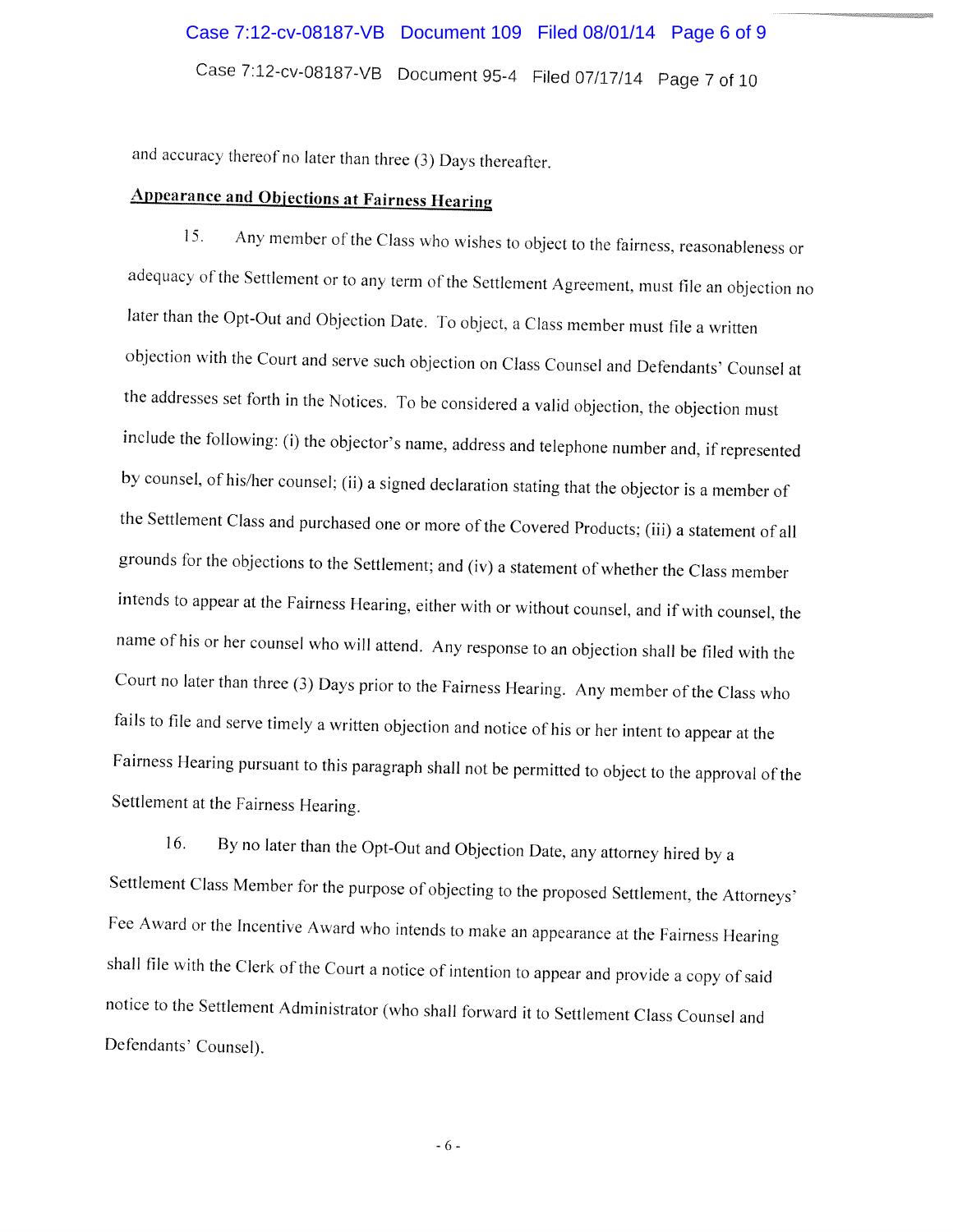### **Stay of Proceedings**

17. All discovery and pretrial proceedings in this Action are stayed and suspended until further order of this Court.

#### Preliminary Injunction

18. In further aid of the Court's jurisdiction to implement and enforce the Settlement, the Named Plaintiffs and members of the Settlement Class and their counsel are preliminarily enjoined and barred (solely during the period from entry of this Order until the decision whether to grant <sup>a</sup> Final Order and Judgment after the Fairness Hearing) from (i) filing, commencing, prosecuting, intervening in or participating (as <sup>a</sup> <sup>p</sup>laintiff, claimant, class member, or otherwise) in any other lawsuit or administrative, regulatory, arbitration or other proceeding in any jurisdiction based on, relating to or arising out of the claims and causes of action or the facts and circumstances <sup>g</sup>iving rise to the Litigation and/or the Released Claims as set forth in the Settlement Agreement (unless and until they have timely excluded themselves from the Settlement Class); (ii) filing, commencing, participating in or prosecuting (including by seeking to amend <sup>a</sup> pending complaint to include class allegations or seeking class certification in <sup>a</sup> pending action) <sup>a</sup> lawsuit or administrative, regulatory, arbitration or other proceeding as <sup>a</sup> class action based on, relating to or arising out of the claims and causes of action or the facts and circumstances <sup>g</sup>iving rise to the Litigation and/or the Released Claims as set forth in the Settlement Agreement where the purported class would include any member of the Settlement Class; and (iii) attempting to effect Opt-Outs of <sup>a</sup> class of individuals in any lawsuit or administrative, regulatory, arbitration or other proceeding based on, relating to or arising out of the claims and causes of action or the facts and circumstances <sup>g</sup>iving rise to the Litigation and/or the Released Claims as set forth in the Settlement Agreement. Any Person who knowingly

-7-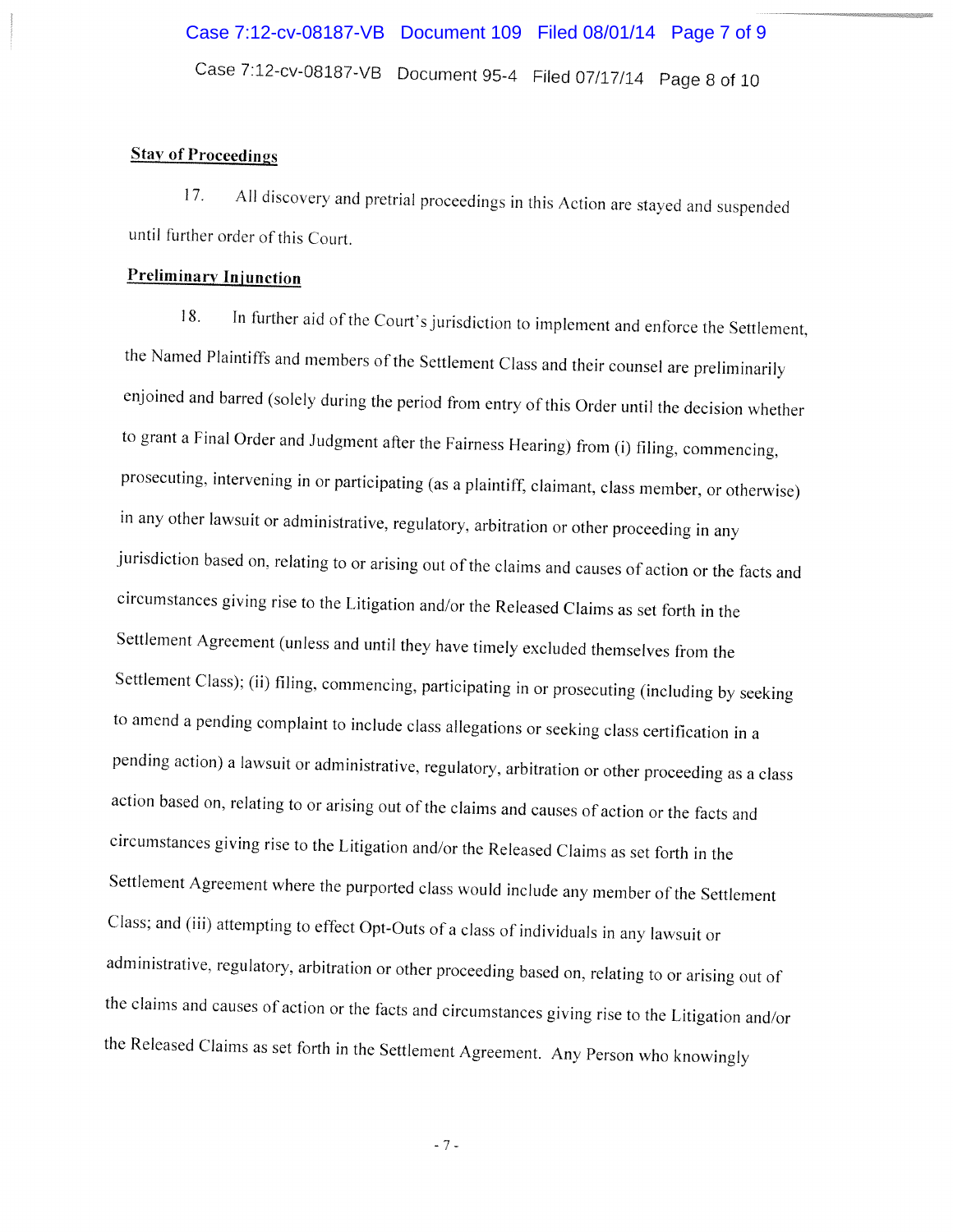# Case 7:12-cv-08187-VB Document 109 Filed 08/01/14 Page 8 of 9

Case 7:12-cv-08187-VB Document 95-4 RIed 07/17114 Page <sup>9</sup> of <sup>10</sup>

violates such injunction shall pay the attorneys' fees and costs incurred by Defendants and/or any other Released Person (as defined in the Settlement Agreement) and Class Counsel as <sup>a</sup> result of the violation. This injunction does not prevent members of the Settlement Class from participatine in any action or investigation initiated by <sup>a</sup> state or federal agency.

## Attorneys' Fee Award and Named Plaintiffs' Incentive Award

19. Class Counsel shall file their applications for the Attorneys' Fee Award and Named Plaintiffs' Incentive Award in accordance with the terms set forth in the Settlement Agreement.

#### Fairness Hearing

20. Pursuant to the terms of the Settlement Agreement that a Fairness Hearing take <sup>p</sup>lace not less than eighty (80) Days after the entry of this Order (unless <sup>a</sup> longer period is required under <sup>28</sup> U.S.C. § 1715(b)). the Court will hold <sup>a</sup> Final Approval Hearing (also known as a "Fairness Hearing") at  $\frac{2\omega}{m}$  a.m./p.m. on  $\frac{12}{12}$ , 2014 in Courtroom 620, United States District Court for the Southern District of New York, <sup>300</sup> Quarropas St., White Plains, New York <sup>10601</sup> to consider the fairness, reasonableness and adequacy of the proposed Settlement, whether it should be finally approved by the Court. any petition for attorneys' fees, costs and reimbursement of expenses made by Class Counsel, Incentive Awards to Named Plaintiffs, and any other related matters that are brought to the attention of the Court in a timely fashion.

21. Any member of the Class that has not filed <sup>a</sup> Request for Exclusion may appear at the Fairness Hearing in person or by counsel and may be heard, to the extent allowed by the Court. either in support of or in opposition to the fairness, reasonableness and adequacy of the Settlement Agreement: provided. however, that no person shall be heard in opposition to the Settlement Agreement, and no papers or briefs submitted by or on behalf of any such person

-8-